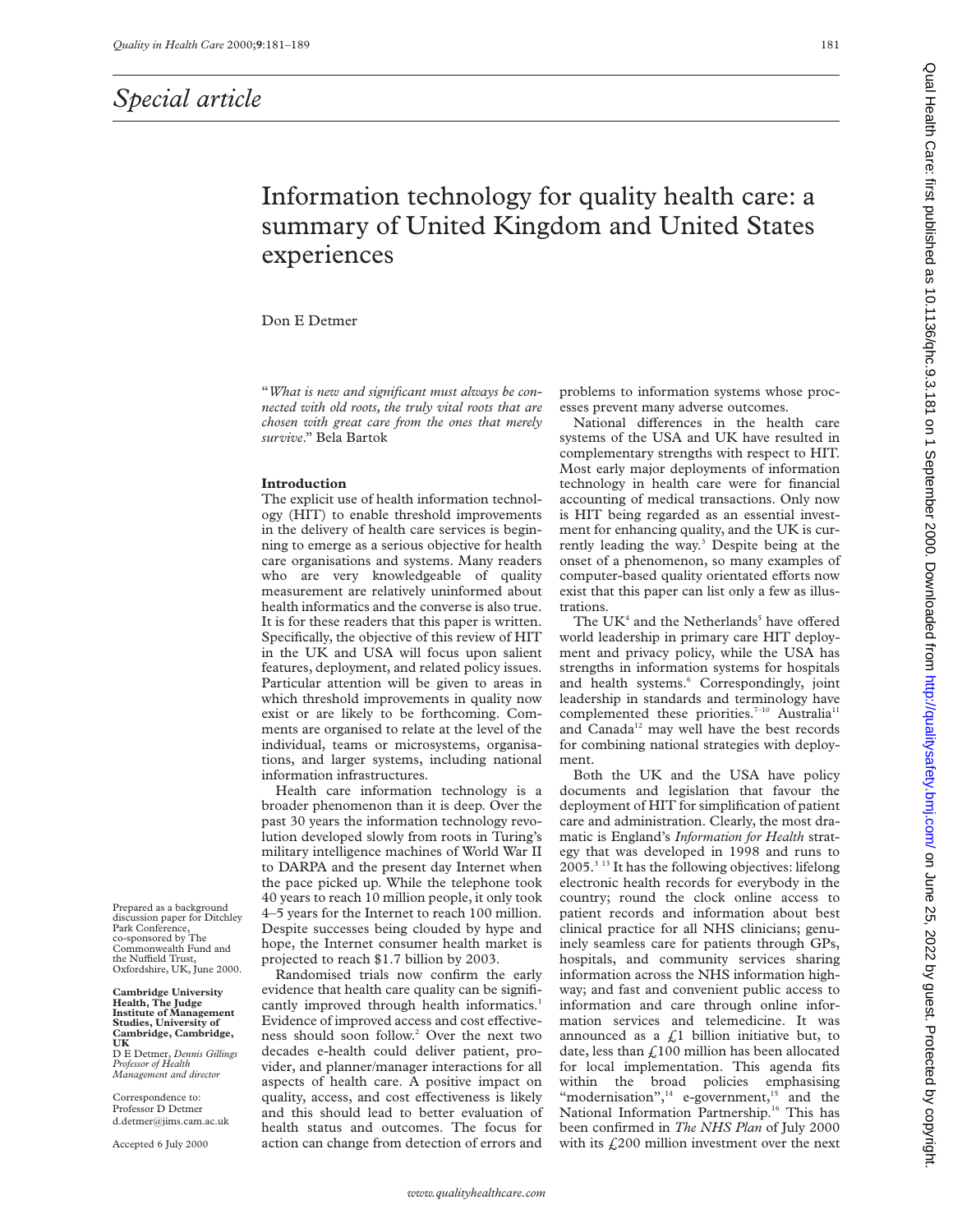three years in HIT and a further  $\text{\textsterling}250$  million in the year 2003/4.

In the USA a 1991 report from the Institute of Medicine, *The Computer-based Patient Record*, mentioned the quality enhancing aspects of HIT.<sup>6</sup> The report was followed by additional reports from the Institute of Medicine and National Academy of Sciences dealing with related cogent subjects such as data management,<sup>17</sup> privacy, confidentiality<sup>18</sup> and security,<sup>19</sup> telemedicine,<sup>20</sup> and systems considerations for networking health through the Internet.<sup>21</sup> Much of this work was supported by the National Library of Medicine, a part of the US Public Health Service located at the National Institutes of Health in Bethesda, Maryland. US government reports and early legislation focused on telehealth and related developments.

The US Health Insurance Portability and Accountability Act of 1996 creates regulations for all electronic health transmissions whether related to government programmes or not.<sup>22</sup> In February 2002 regulations are due to be published governing coding sets, security and privacy regulations, a universal patient identifier, and standards and transaction formats for electronic transfer of clinical records.<sup>23</sup> The goal is to reduce administrative costs that approach a quarter of the total national health budget and the first two listed above are well underway, with some aspects completed.

Privacy, confidentiality, and security considerations remain a central concern but they are treated differently in the two nations. In my opinion the UK leads in policy while the USA has the edge in practice behaviour. The UK has developed the Caldicott work programme for this purpose<sup>24</sup> and the EU has its policy directives.<sup>25</sup> The UK also has unique personal identifiers for patients although they are not used typically by hospitals. While the recent UK Government decision to access all e-mail traffic made headlines in the USA, it was scarcely reported in the UK. However, the entire HIT strategy for communications in patient care in the UK is planned around a private network, NHS Net,<sup>26</sup> rather than the Internet in the hope of securing privacy.

Privacy considerations may well offer the greatest capability to both foster and limit future prospects of  $HIT<sub>1</sub><sup>27</sup>$  Regulation is clearly needed and striking the right balance will be a challenge for both nations, particularly for that sector of the population who are very concerned about their privacy. This is illustrated in the USA by the 50 000 plus comments across a wide spectrum of views that followed the publication of proposed rule making for the HIPAA mandated privacy regulations.<sup>23</sup> There is widespread agreement that federal privacy legislation is preferred, but consensus has not been achievable. It seems unlikely that fully amicable compromises will be reached or that legislation will be passed during this session of Congress. Key questions are how much security is enough, who owns the record(s), and who gets to use the data. The management of trust and risk are becoming the crucial information technology policy issues for 2000–

2005. Today it is rather easy technically to achieve "pretty good privacy" through encryption,<sup>28</sup> and virtually impossible reliably to assure privacy by "anonymising the data".

Assuring all citizens access to HIT today is an impossibility, but virtual universal access in the UK and USA to the Internet is expected by 2005–2010. The goals for health orientated communications should include universal accessibility and sensitivity to language, culture, and educational level. Voice recognition will help as will inclusion of personal narratives in computer-based patient records. These emerging capabilities offer great promise for making care more patient-centred.

## **Qualities of information technology**

To understand aspects of using HIT for quality improvement, some of its features deserve elaboration. Information technology has inherent transactional and transformational capabilities. The typical initial goal for computer systems is simply to automate earlier paper- or telephone-based interactions considered to be essential. Once done, users notice that clusters of transactions can be amalgamated so new procedures and features are designed. When this is accomplished, users consider transformational steps where key processes are redesigned to secure previously unimagined improvements.<sup>29</sup> For the present, this means that quality improvement must take a more biological approach to growth and development, since no other strategy works.

Information technology can be transformational through its machine-human interface. For example, e-mail seems to offer simultaneously distancing and intimacy. This feature may eventually result in global access to effective low cost programmes for conditions such as depression. Mental health patients may prefer telehealth care to face to face encounters with a therapist, and patients entering care are reported to confide sensitive personal information more quickly through an IT interface than in person.<sup>30</sup> Depending upon the uses of such findings, this can result in both highly desirable or undesirable innovations. Powerful "virtual" communities who can plan actions for peace<sup>31</sup> or disruption<sup>32</sup> are created in Seattle, Washington or London. Whether caveat emptor or caveat venditor will ultimately prevail is not yet clear.

Information technology exhibits ongoing threshold level improvements in power and capability. As the speed of processors increases, the size of components decreases and software capabilities improve. Greater portability, speech recognition, and voice synthesis is at hand. Bob Kahn, one of the developers of the Internet, has noted all those bytes and bits add up to quite a bit. The human-machine interface will become smoother and, except for those instances where the psychic distance proves useful, we may see it disappear.<sup>33</sup>

These compounding features of IT can accelerate the pace of discovery, both within a field and in aggregate, since data from one field potentiate cascades of insights with other domains of knowledge. Probably no fields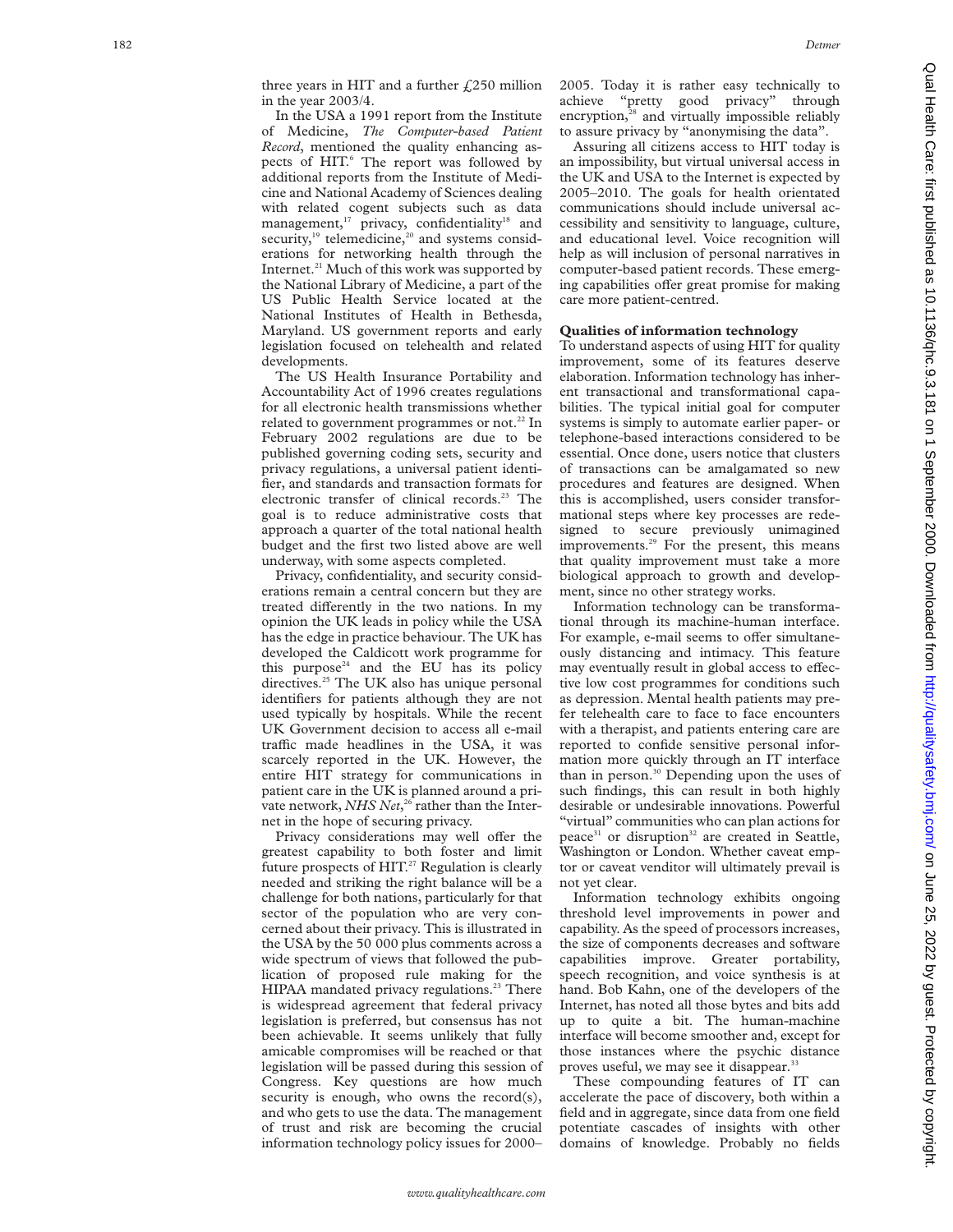illustrate this feature more than human genome mapping and its emerging relationship with genetic counselling.<sup>34</sup> The degree to which change occurs reflects our priorities. When quality becomes more important for HIT systems, higher performance programmes will appear and these will cascade as well.

### **Change strategies to improve quality** INDIVIDUAL (CITIZEN/PATIENT/PROVIDER)

APPROACHES

"*What information consumes is rather obvious: it consumes the attention of its recipients. Hence a wealth of information creates a poverty of attention, and a need to allocate that attention efficiently among the overabundance of information sources that might consume it.*" Herbert A Simon "*Men more often need to be reminded than informed.*" Samuel Johnson

Part of improving the quality of decisions is having the right information at the right time. This may involve education at the "moment for learning" or for action as well as management of the growing base of knowledge. Critical incidence studies have shown timely relevant information to result in instances of better care and outcomes.<sup>35</sup> Computer assisted acquisition of knowledge that helps to allocate attention and decision support to guide thinking and to offer reminders creates opportunities for citizens, patients, and clinicians to improve the quality of care. Interested readers may wish to follow the monthly articles by Wyatt in the *Journal of the Royal Society of Medicine.*<sup>36–</sup>

While gaps in the knowledge between consumers and providers are substantial, the gaps within each group are also substantial. Not everyone is "data driven". Blendon (personal communication, 1999) has noted that only a third of the total population seek out primary data sources directly when a question arises. The remainder do seek advice, but typically from someone who is "data driven".

The UK and US governments are actively bringing better health information directly to the public, patients, and providers. Public initiatives include the *NHS Direct* that includes telephone access to nurses as well as a national website.<sup>39</sup> In the USA the availability of public access to the health literature abstracted in *Medline* and *MedlinePlus* at the National Library of Medicine<sup>40</sup> as well as *Healthfinder*<sup>41</sup> is a similar threshold enhancing effort for sharing high quality health information. In 1999 over a third of a million searches were made daily on *Medline* with over a third of those searches from consumers (D A Lindberg, personal communication, 2000). The openness of the Internet creates a challenge for assuring validity and reliability of information.<sup>42</sup>

With the policy and practice of both nations favouring primary care providers as "gatekeepers" to the system, a robust knowledge of delivery systems may be crucial for quality, especially since patients cannot proceed further with their care unless approvals are given at this level. It seems that more knowledgeable patients will result in better informed clinicians. Indirectly, it will probably support rising

standards of medical care and research and result in better management of the knowledge base. Decision aids to support evidence-based patient choice<sup>43</sup> and partnerships with patients<sup>44</sup> are a rapidly growing valuable area of research.

Common sources of dissatisfaction for patients relate to poor time and data management by care organisations and the quality of communications with caregivers. Electronic connections between doctors, nurses, and patients seem uncommon today, but this will change.<sup>4</sup>

Meanwhile, although the offices of primary care doctors in both the UK and USA have a computer(s), using it at work is uncommon. For example, 62% of Californian doctors rarely or never used computers at work and only 27% of offices were connected to the Internet (A Milstein, personal communication, 1999). A recent survey from Health on the Net reported much higher rates of use at home in both the USA and Europe.<sup>46</sup> Lack of financial incentives, weak to absent computer skills, impractical yet functioning legacy systems, legal ambiguities, and resistance to change explain most of the low penetration.

Doctors in both nations have been acculturated to see quality as being mainly their own individual responsibility rather than a collective effort encompassing other people, processes, and, especially, systems. Similarly, virtually all categories of health workers have a greater identification with their own category of professional than they do with how well the care team does as a collective.

Knowledge brokering via a variety of "infomediaries" such as *Ovid*<sup>47</sup>or *UpToDate*<sup>48</sup> is likely to become a major enterprise. Indeed, an entire growth industry of knowledge managers may emerge over the next two decades. The massive growth of the base of knowledge will be the most important stimulus. Future prospects include friendly viruses, or gnobots, that roam around inside one's computer-based patient records gathering relevant MESH terms, performing searches behind the scenes, and delivering "just in time" knowledge advice for immediate review and implementation if desired (R E Kahn, personal communication, 1993).

Over the years exceptional clinicians and software engineers have built software programs to assist a wide range of health care quality applications. These have encompassed health education,<sup>49</sup> data capture and storage, reminders for preventive care, or disease management (such as avoiding risk in drug doses, drug-drug interactions, appropriateness, and/or administration).<sup>50–52</sup> Hence, the best are characterised as offering valuable but narrow utility. Examples range from the early work of deDombal in the UK to improve surgeon's decision making under uncertainty<sup>53</sup> to Warner Slack's research on capturing the patient's clinical history.<sup>54</sup>

GROUP/TEAM/"MICROSYSTEM" (SMALL PRACTICE/CARE UNIT)

"*We don't need expert systems. We need mediocre systems to keep us from doing stupid things*." Dean

Settig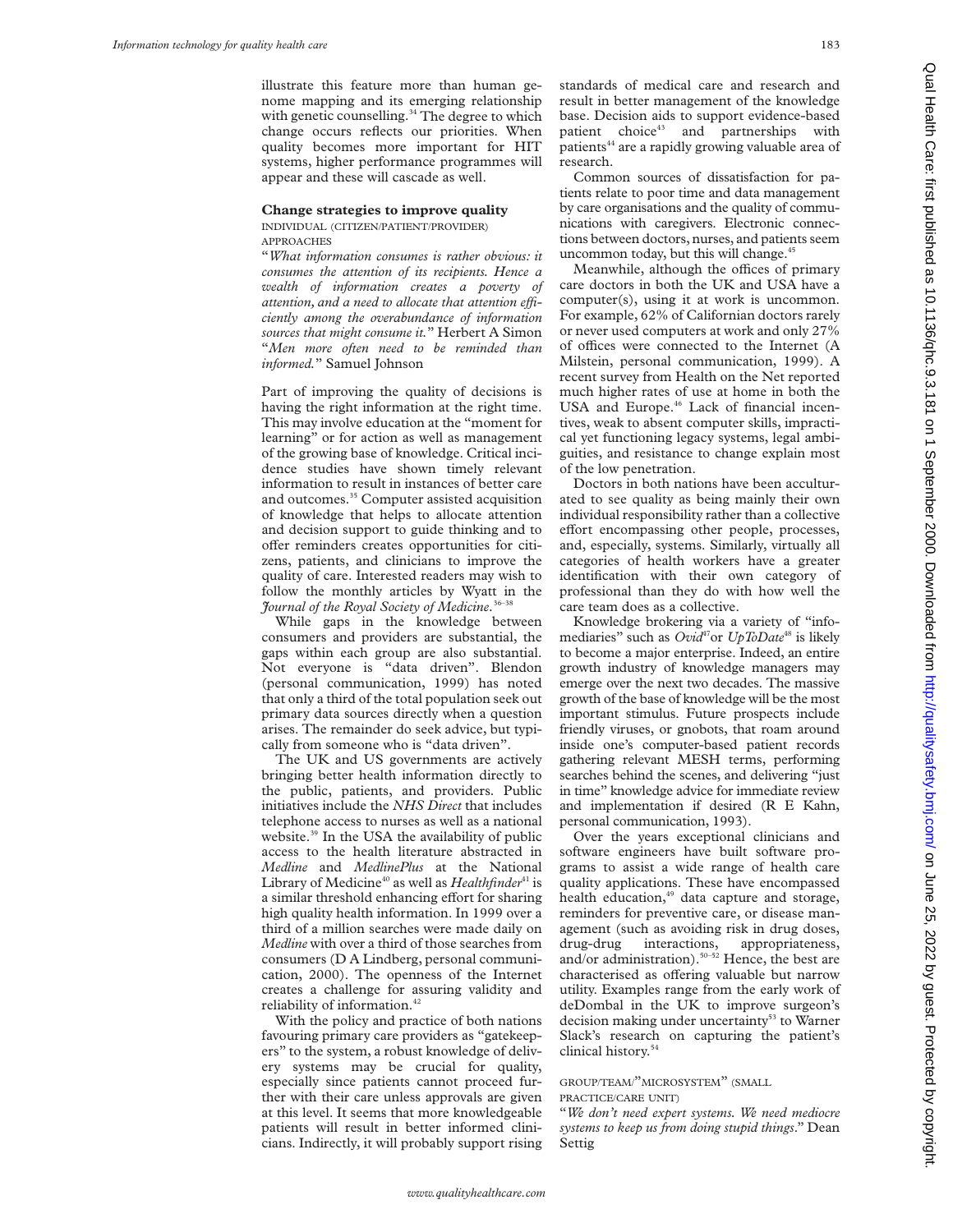When in harmony, teams offer real promise for significantly improving care. Information systems can augment this by defect-free and timely performance of critical processes, including integration of activities across other relevant microsystems. For example, chronic disease management strategies with computerbased health records incorporating embedded evidence-based protocols for care and alerts can tie patients, teams of clinicians, and managers together.<sup>55</sup> A recent web linked home management program has been developed for neonatal monitoring.<sup>5</sup>

Some of the best software available today supports applications that manage data and support decision making for those working as a group. For years the computer-based APACHE scoring system has offered prognostic information for the management of seriously ill hospitalised adults in critical care units.57 58 Other programs track the flow of patients through emergency rooms and trauma centres, thereby improving quality, cost, and satisfaction while reducing stress. IT applications for special teams will always be crucial since the work of some teams can be very sophisticated and, of course, technology changes over time. With sufficient standardisation of language and codes, coordination is possible within the broader system and valid comparisons can be made with similar units elsewhere. Done well, this could allow comparison of system performance across populations located in other parts of the world.

## ORGANISATIONAL LEVEL (HOSPITAL OR AGENCY ) Most complex HIT systems applications today came from hospitals where champions built teams working alone or in collaboration with vendors.59 Today a number of vendors are creating web-based products that transcend single organisations to allow systems of care management across primary and secondary care. $\frac{60-62}{3}$ Noteworthy organisations in both nations serve as beacons for quality HIT. These include Beth

Israel,<sup>63</sup> Brigham,<sup>64</sup> Columbia,<sup>52</sup> Duke Medical Center,<sup>51</sup> Latter Day Saints Hospital,<sup>30</sup> Kaiser, Reigenstreiff,<sup>65</sup> Stanford,<sup>13</sup> and Wirral.<sup>66</sup> Replacing working legacy systems or linking them to successors that are more robust is a major contemporary challenge but web-based "front ends" are becoming more common. Early efforts to implement programs in some NHS trusts and US hospitals were so unsuccessful that subsequent initiatives have been daunting. The relatively small size of the NHS market has also limited its ability to set and receive deliverable features from vendors. The NHS has an uneven record of using its size to manage its supply chain.

Primary care physicians in the UK are now coming together into group trusts with financial responsibility for both primary and secondary care. More robust information management systems are certain to follow. Similar groups are characteristic of practice in the USA. The GPASS system used in 855 primary care practices in Scotland includes scheduling that improves patient satisfaction.<sup>67</sup>

Virtually all hospitals in the UK and USA have automated reporting systems for laboratory results and improvements in timeliness and accuracy are achieved. Far fewer organisations have order entry systems for doctors, nurses, and other clinicians implemented across the entire hospital.

#### LARGER SYSTEM (REGION )

Regional information systems with robust HIT may offer the greatest promise for optimising care of individuals and populations. Connectivity and scalability (plug-and-play to anywhere) are the by-words for the future but are far from reality today. For example, routine electronic communications between primary and secondary care clinicians on consultations, tests, or summaries of hospital admissions are uncommon in both nations.

An example of what could be is the Intermountain Health Care (IHC) system.<sup>68</sup> It has hospitals and clinics scattered across a large area in the western USA. They show that HIT using process control and decision support improves outcomes and reduces costs. Axioms gathered from their experience include the following (R Gardner, personal communication, 1995):

- + The focus should be on risk assessment and avoiding problems rather than on systems for detection.
- The orientation should be getting the system right rather than focusing on the individual caregiver.
	- The patient's experiences are central.
- Variation in practice is endemic.
- Ouality can be constantly improved.

The controlling variables for system design are patient volumes, costs per case, perceptions of likelihood of risk, and damage to health if things are not done right. Initially they identified 600 distinct processes of which 62 (10%) accounted for 92% of all inpatient care delivery. Fifteen acute and 15 chronic disease processes accounted for almost 80% of all outpatient disease specific care delivery processes. Examples include adverse drug events (medication errors); hospital acquired (iatrogenic) infections; deep venous thrombosis with risk of pulmonary embolism; decubitus ulcer prevention and treatment; patient strength, agility, and cognition; and blood product transfusions. Sentinel events were also highlighted such as wrong side surgery or assaults. Drug orders tracked type of dose, timing, dose ceilings, checks for allergies, patient characteristics, drug-drug interactions, laboratory values, and genetic sensitivity (B James, personal communication, 1999).

As systems improve, networking of care processes even in rather isolated environments can bring physically isolated practitioners into "virtual" group practices. Both the average level of care may shift upwards and the few "rotten apples" may be identified before serious problems develop. Further, the use of automated data will allow a number of population-based speculations to be generated and conclusions to be reached, particularly as data become more valid and reliable.<sup>6</sup>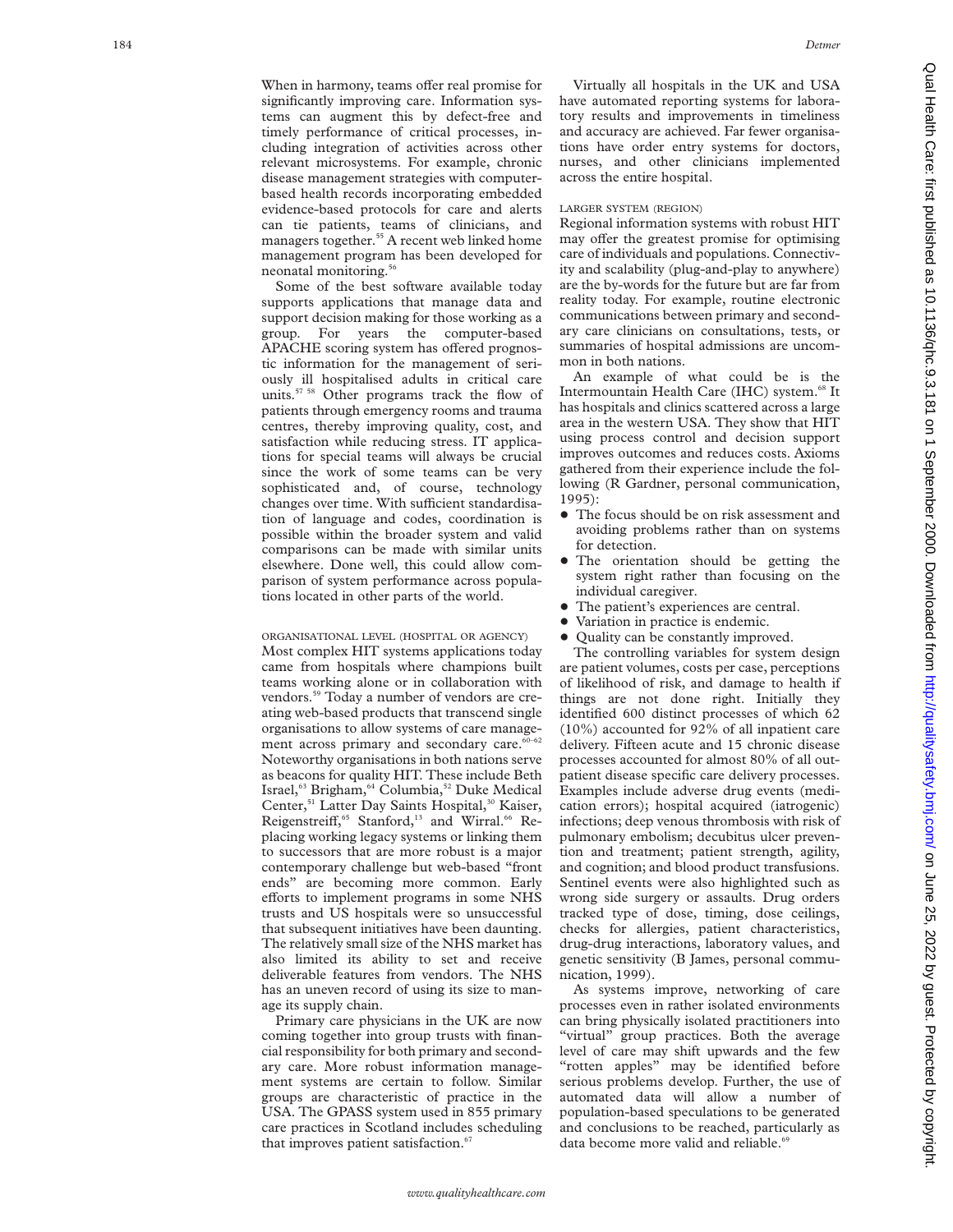Health care institutions have not typically organised themselves to assure optimal care for entire populations within their regions by working together in explicit partnerships. Models that do exist may point to the future of health care.<sup>59 7</sup>

ENVIRONMENT/NATION

National health information infrastructures must receive sufficient financial support to ensure that this public good becomes widely available.<sup>71</sup> Compared with other information intensive industries, HIT is underinvested by a factor of two or more. This limits the ability to transform the health care system to a much more effective chassis for the delivery of health care to individuals and populations.

Public/private partnerships work as evidenced by the GPASS national primary care system used in Scotland.<sup>67</sup> Some US health care organisations believe that major investments are cost effective. Kaiser in Northern California estimated in 1996 that it would break even on its \$1.2 billion investment in HIT in 6.5 years with a 200% benefit payback on investment achieved in 10 years. Return on investment calculations for a robust computerbased office management system that includes patient records is estimated to be 1.5 years for primary care practices in the USA (B Middleton, personal communication, 1999).

No high profile commitment to a plan of action for a national information infrastructure for health like that in the UK has been made in the USA. The investment of a  $f<sub>1</sub>1$  billion is about right for the UK, and \$7–10 billion are needed in the USA. Timely widespread deployment is unlikely without strong federal support. Indeed, in the USA the Balanced Budget Amendment and continued price competition are restricting the capacity of health systems to invest in information systems. Vendors of software systems are all relatively small players compared with the scale of the health care industry. In both nations the qual-



*Figure 1 Information objectives supporting the key groups. Reproduced with permission from "Information for Health: An Information Strategy for the Modern NHS 1998–2005".13*

ity of product becoming available is improving. A variety of incentives could be useful.<sup>7</sup>

Incentives were used in the UK and the Netherlands to get computers into primary care doctor's surgeries. In addition to purchasing the equipment, financial incentives support transmission of data electronically, much like payments that assure immunisations are kept up to date. Such approaches work.

In the USA depreciation allowances and investment credits would help. More research funds are needed in both countries, including grants and contracts on a variety of topics such as quality enhancing aspects of computerbased health records. For example, research funds could assure development of a set of simulation methods that keep critical skills of clinicians up to date, such as those encountered in cardiac resuscitation. Those programs that work could be assured wide distribution. Similar programs could be very useful for training families who have a member with a specific medical condition that may require prompt attention to avoid serious outcomes. A number of monitoring technologies for use in the home deserve independent evaluation and then distribution. In the USA even simple changes in regulations would be helpful. Telecommunications companies would agree to pass health related messages across local jurisdictions and also support an adequate two way bandwidth for transmission of health information if all of them were required to meet these performance characteristics. Without a regulatory requirement, none will take the first step.

Standards should ideally be available for all to use without paying fees on a regular basis for proprietary reasons. Governments could "buy out" good standards from the developer so that the developer is treated fairly and the standard becomes openly available to any users needing it. These are a few examples of how public funds and/or policies could assure performance capabilities to serve the public good. Other issues are identified in fig 1. The relationship with quality measures and electronic medical systems was recently commented upon by McDonald<sup>72</sup> who pointed out the crucial relationship between standards and the future of quality management.

Today both nations have an inadequate telecommunications and information technology infrastructure for quality in health care. The limitations are manifold. A strong focus on quality of care was not a primary consideration of most legacy systems and tight capital limited deployment of more robust systems. Support systems including trained personnel, educators, and researchers are needed to overcome cultural resistance and to manage change. Computer-based health records of three types (personal, patient, and population) as part of a national health infrastructure are essential for health care within our nations.<sup>73</sup> <sup>74</sup> While this is conceptually illustrated in *Information for Health*, it is not a clear part of the national system implementation plan. Computer-based records of these three types must be both interoperable and scalable. The challenge for the UK is to assure that the local implementation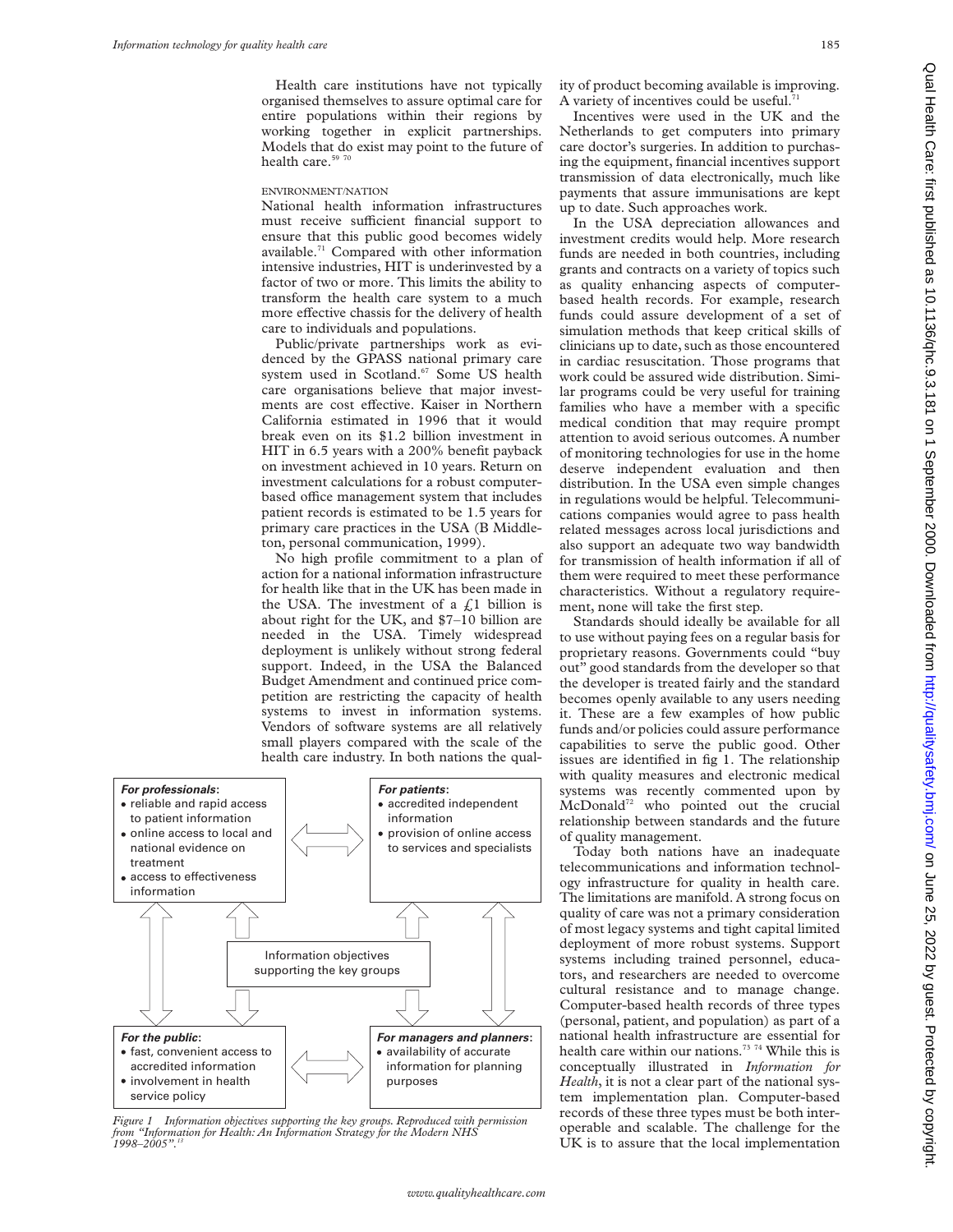plans allow for connectivity to happen. The current structure does not appear to have balance across the various relevant domains.

There is scant evidence in the UK or USA that quality supported by information systems confers clear advantages in terms of success as measured in economic terms or in the eyes of the public. For example, the University of Pennsylvania committed heavily to a health information system specifically orientated to improving quality and, despite impressive success and national recognition, including three or more national awards, they have struggled recently to maintain their economic performance and have had to back off on this investment (W Kelley, personal communication, 1999).

A recent draft document from the NHS Information Authority specifies a vision for implementation at the local level and includes a specific section explicitly focused on improving quality with HIT. <sup>3</sup> This, together with the concept paper on a national health information infrastructure from the National Committee on Vital and Health Statistics (NCVHS)<sup>73</sup> (http://www.ncvhs.hhs.gov/hii-nii.htm) from the USA, describe the importance of being able to gather data on populations from computerbased records. Both documents mention knowledge management, decision support, and telemedicine. Standards and measures are included as are the importance of research, education, and development. Support for standards work remains acute if proprietary systems are not to dominate and reduce accessibility. Universal access to health information resources are mentioned and this is well under way, but still deserves the attention of government.

The national strategy needs to include a useful computer-based information infrastructure with privacy, data integrity (curation), and access control. The amount of business-tobusiness and business-to-consumer traffic on the Internet will be such that security through public key encryption should be adequate for personal health data. If the Internet lacks sufficient levels of security, establishing regional intranets appears to be a feasible and possibly a sensible alternative. Key questions remain about how much security will prove to be enough and who owns the record(s) and its data. However, these issues can only be sorted out over time through experience and research. A credible certification authority is needed to assure authentication and honest practices on the Internet.

Information systems may offer the greatest promise for achieving high quality care for both *individuals* and *populations.* A high performing health sector should possess 10 critical features<sup>75</sup>:

- $\bullet$  defect-free processes and delivery;
- accelerated cycle time;
- information technology;
- transfer of knowledge;
- aligned incentives;
- encouragement of innovation;
- organised systems of care;
- $\bullet$  community-based interventions;
- purchaser and consumer education;
- accountability.

Those within and outside government who are concerned with quality need to support the development and implementation of robust health information systems currently being advocated by the health informatics community. This should include an international information infrastructure geared to quality performance for nations with varying levels of economic development. Without such active support, at least seven of the features outlined above will be weakened.

The use of information technology as one key to threshold levels of quality improvement is just now coming to the foreground in government reports relating to quality. The recent interest in the USA may be in part a response to the report by Kohn *et al* entitled *To Err Is Human* . <sup>76</sup> This report, together with other activities of the Institute of Medicine Quality Initiative, adds to the strong, well reasoned argument for a robust national information infrastructure advanced by the 1998 President's Advisory Commission on Consumer Protection and Quality in the Health Care Industry, $77$  numerous reports from the Institute of Medicine, and two papers from the work group on the National Health Information Infrastructure of the NCVHS.<sup>73 74</sup>

The educational challenge that informatics represents is substantial at virtually all levels. The UK could be said to have a bigger challenge than the USA since the USA has a well developed health informatics community with solid roots in both medicine and nursing. There is a national academic organisation (American Medical Informatics Association), a computer-based patient record organisation that recently joined forces with vendors so practical issues get attention (CPRI-HOST), a recent computer-based national medical curricular archive at the Association for American Medical Colleges,<sup>78</sup> and the National Library of Medicine that funds a number of valuable initiatives. In the UK there is no strongly supported national organisation(s) to focus upon policy, practical deployment, research, and educational initiatives. A recent meeting of UK academics, government officials, and others did show great enthusiasm for building an organisational presence outside government. The UK Institute for Health Informatics will most probably become the non-government organisation to lead education and research efforts.<sup>79</sup> It will most likely need some initial public financing support to assure its future success. A Foresight Taskforce on Health Informatics has also made relevant recommendations on this topic.<sup>80</sup>

Obviously, generally available computer literacy will help and having self-teaching programs on the Internet is useful. When major clinical initiatives such as mandatory order entry are implemented in hospitals, there must be substantial educational efforts before, during, and after the start of implementation. Teams must be willing to work with users to smooth some of the rough areas in the software that are just too hard on the underlying culture.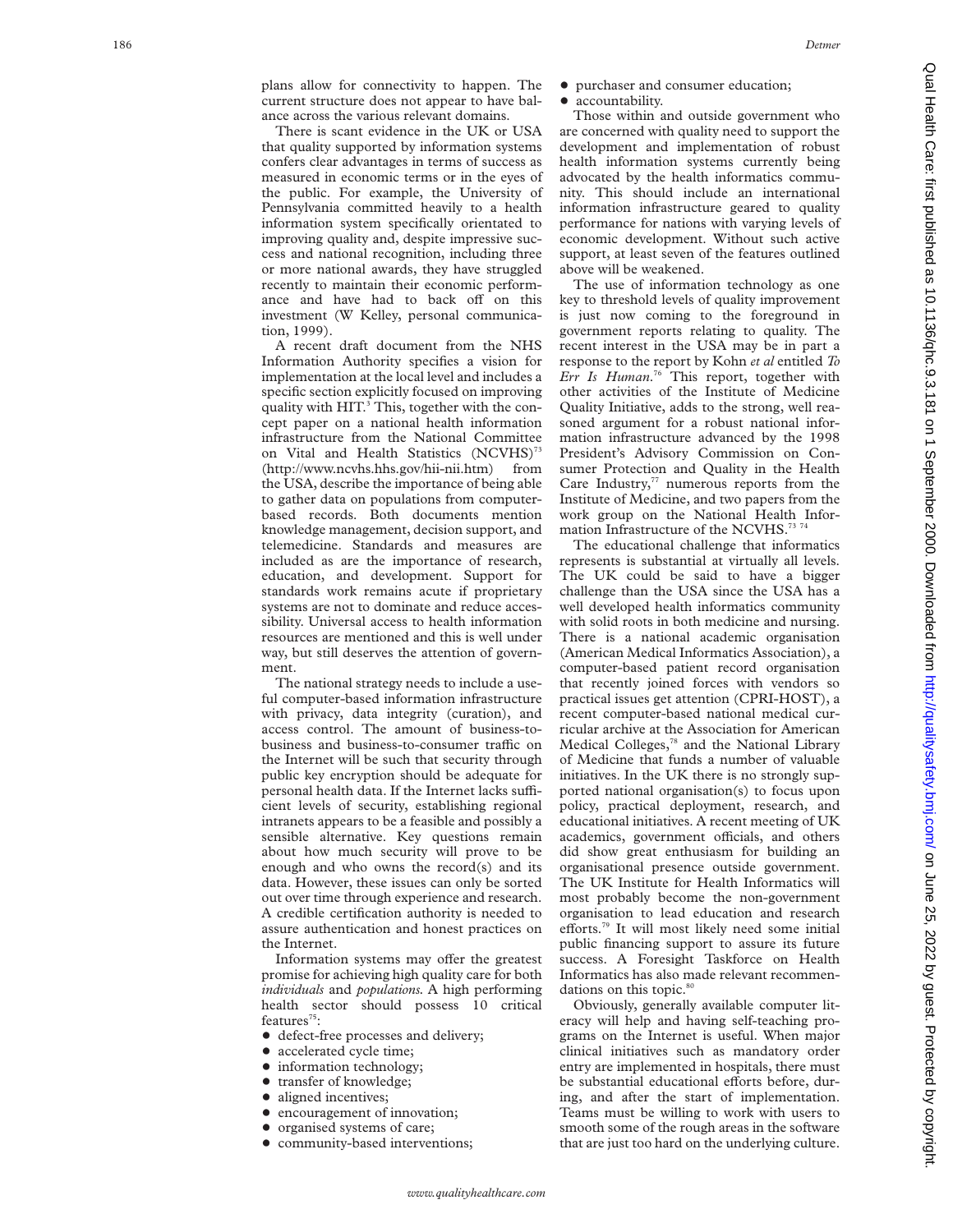As a rule, one cannot simply put a new system into any organisation without making some adjustments to make it fit. In short, education and change management are opposite sides of the same coin when HIT is implemented.

Today the UK Information Authority offers both visibility and leadership that is not clear in the current US governmental structure. No agency today in the US has a clear mandate or the support needed to assure a comprehensive approach to the opportunity that HIT offers quality of care. As a result, the HIT/quality agenda in the USA seems disjointed and weakened despite the best efforts of excellent people throughout government. In summary, modernisation of the HII gets far less attention and support in the USA than it receives in the UK. While *Information for Health* has some significant weaknesses in its implementation plans, it is committed to action. There is great need for more "joining up" of the various players inside and outside the NHS for the objectives of *Information for Health* to be realised, but the agenda is there and work is underway. Australia and Canada are also organised with respect to directing their national strategies for health information for quality care. Today the USA is leaving it to chance. An agency needs to be specifically charged with this mission with adequate funding (as already mentioned) and a timeline for implementation. The initiative should report directly to the Under-Secretary of the Department of Health and Human Services within the Secretary's office.

The USA and UK also have an international leadership role to play. If health information technology offers clear promise for better quality, access, and cost effectiveness in our nations, tailoring it appropriately for less economically developed nations is another ringing challenge. Information technology for the health of populations and individuals must transcend national borders.<sup>81</sup> A global HIT strategy is needed to assure that the benefits of the Information Age have a global reach. We should work to assure that health is a primary good everywhere.

As Charles Kettering notes: "*We should all be concerned about the future because we will have to spend the rest of our lives there*". The linking of information technology and quality improvement offers great promise. Indeed, a successful synthesis of the two may prove the defining characteristic of improved health status for humanity in the 21st century.

- 1 Hunt DL, Haynes RB, Hanna SE, et al. Effects of computer-based clinical decision support systems on physician performance and patient outcomes: a systematic review (see comments). *JAMA* 1998;**280**:1339–46.
- 2 Classen DC. Clinical decision support systems to improve clinical practice and quality of care. *JAMA* 1998;**280**: 1360–1.
- 3 Old S. *Information for Health and Clinical Governance*. London: NHS Executive, 2000:20.
- 4 Purves I. An overview of electronic medical records for general practitioners. *J Informatics Primary Care* 1994; December: 6–8.
- 5 Van der Lei J, Duisterhout JS, Westerhof HP, *et al*. The introduction of computer-based patient records in the Netherlands. *Ann Intern Med* 1993;**119**:1036–41.
- 6 Dick RS, Steen EB, Detmer DE, eds. *The computer-based patient record: an essential technology for health care*. 1st ed. Washington: National Academy Press, 1991.
- 7 NHS Information Authority. *Clinical terms (the read codes) product & product file descriptions*. (16 March 2000, 1999,

accessed 5 May 2000), available from http:// www.coding.nhsia.nhs.uk.

- 8 Lambert H, Wood M, eds. *International classification of primary care*. Oxford: OUP, 1990.
- 9 McDonald CJ, *et al*. Health informatics standards: a view from mid-America. In: van Bemmel JH, McCray AT, eds. *Yearbook of medical informatics*. Stuttgart: International Medical Informatics Association, 1997: 67–74. 10 Lindberg DA, Humphreys BL, McCray AT. The unified
- medical language system. *Methods Inf Med* 1993;**32**:281– 91.
- 11 Australian Institute of Health and Welfare. *Webmaster* (11 May 1999, accessed 22 May 2000); available from http://www.aihw.gov.au/publications/health/ah96/ah96-c06. html.
- 12 British Columbia Ministry of Health and Ministry Responsible for Seniors. *Guide to health information management planning* (British Columbia Ministry of Health and Ministry Responsible for Seniors, 1998, accessed 22 May 2000); http://www.moh.hnet.bc.ca/him/bc himplan/.
- 13 Burns F. *Information for Health.* London: Department of Health, 1998: 122.
- 14 Department of Health. *Modernising Health and Social Services: National Priorities Guidance*. London: UK Government, 1998: 35.
- 15 Central IT Unit. *e-government: a strategic framework for public* services in the information age. London: Cabinet Office, 2000: 34.
- 16 NHS Executive. *The National Information Partnership* (website) (Department of Health, 15 December 1999, accessed<br>17 May 2000); available from http://www.doh.gov.uk/ 2000); available from http://www.doh.gov.uk/ nhsexipu/develop/nip/.
- 17 Institute of Medicine, Committee on Regional Health Data Networks, ed. *Health data in the information age*. Washington: National Academy of Sciences, 1994.
- 18 Committee on Maintain Privacy and Security in Health Care Applications of the National Information Infrastructure. *For the record: protecting electronic health information.* Washington: National Academy Press, 1997.
- 19 Schneider FB, ed. *Trust in cyberspace*. Washington: National Academy Press, 1999.
- 20 Field MJ, ed. *Telemedicine: a guide to assessing telecommunica-tions in health care*. Washington: National Academy Press, 1996.
- 21 Shortliffe EL. *Networking health: prescriptions for the internet*.<br>Washington: National Academy of Sciences, 2000.
- 22 HIPAA. *HIPAA insurance reform* (accessed 15 May 2000); available from http://www.hcfa.gov/medicare/edi/ hipaaedi.htm.
- 23 US Dept of Health. *HIPPA mandated privacy regulations: comments* (accessed 2000); available from http://erm.aspe. hhs.gov/ora\_web/plsql/erm\_rule.rule/user\_id=&rule\_id=228.
- 24 Caldicott F. *Report on the review of patient-identifiable information*. London: NHS Executive, 1997.
- 25 European Union (EU). *European community directive on data protection*. Brussels: EU, 1995. 26 National Health Service (NHS). *NHS Net* (National Health
- Service, 2000, accessed 18 May 2000); available from http://www.nhs50.nhs.uk/healthy-atoz-i4419c720.htm.
- 27 Detmer DE. Your privacy or your health: will medical privacy legislation stop quality health care? *Int J Quality Health Care* 2000;**12**:1–3.
- 28 Network Associates Inc. *Pretty good privacy* (website). (2000, accessed); available from http://www.pgp.com/.
- 29 Hebert M. Professional and organizational impact of using patient care information systems. *MedInfo* 1998;**2**:849–59. 30 Benson TJR, Finnegan F. Computers as an aid to doctors in
- taking histories (unpublished). 1978: 13. 31 *Nobel Prize Internet Archive* (website). (Accessed 19 May 2000); available from http://www.nobelprizes.com/nobel/ nobel.html.
- 32 *Environmental Media Services* (website). (17 May 1999, accessed 19 May 2000); available from http:// www.ems.org/banks/a16.html.
- 33 Kutzwell R. *The age of spiritual machines*. 1st ed. New York: Viking Penguin, 1999.
- 34 Human Genome Program. *Human Genome Project Information* (website). (US Department of Energy, 9 May 2000, accessed 19 May 2000); available from http:// www.ornl.gov/hgmis/.
- 35 Lindberg DA, Siegel ER, Rapp BA, *et al*. Use of MEDLINE by physicians for clinical problem solving (see comments). *JAMA* 1993;**269**:3124–9.
- 36 Wyatt JP. *J R Soc Med* 2000.
- Wyatt JC. Practice guidelines and other support for clinical innovation. *J R Soc Med* 2000;**93**:299–304. Wyatt JC. Clinical questions and information needs (see
- comments). *J R Soc Med* 2000;**93**:168–71. 39 National Health Service (NHS). *NHS Direct* (accessed);
- available from http://www.nhsdirect.nhs.uk/. 40 *Medline* (accessed); available from http://www.nlm.nih.gov/
- databases/freemedl.html. 41 US Department of Health and Human Services. *Health-finder* (website) (accessed 15 May 2000); available from
- http://www.healthfinder.gov/. 42 Lindberg DA, Humphreys BL. Medicine and health on the Internet: the good, the bad, and the ugly. *JAMA* 1998;**280**: 1303–4.
- 43 O'Connor AM, Rostom A, Fiset V, *et al*. Decision aids for patients facing health treatment or screening decisions: systematic review (see comments). *BMJ* 1999;**319**:731–4.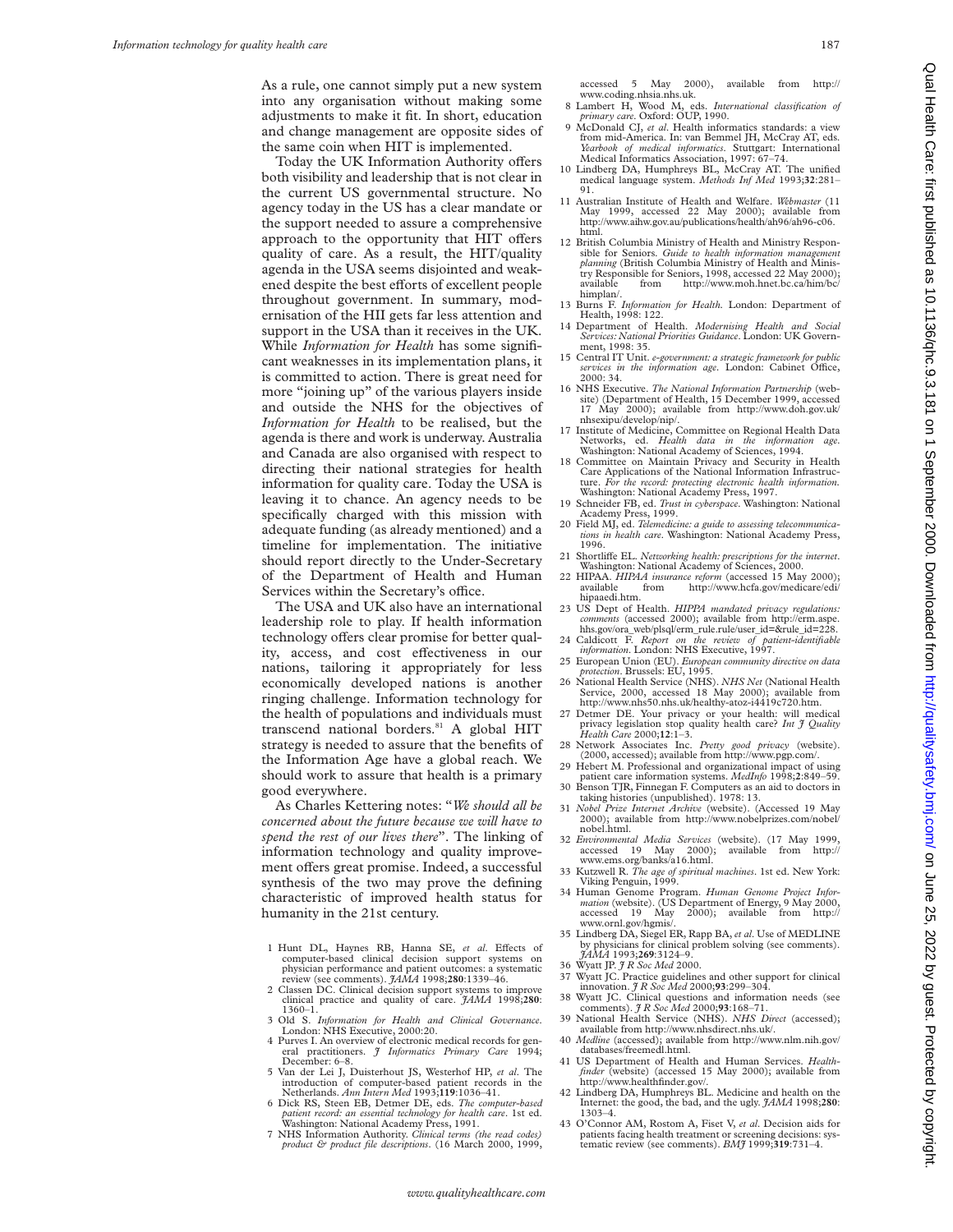- 44 Coulter A. Partnerships with patients: the pros and cons of shared clinical decision-making. *J Health Serv Res Policy* 1997;2:112-21.
- 45 Borowitz SM, Wyatt JC. The origin, content, and workload of e-mail consultations (see comments). *JAMA* 1998;**280** : 1321–4.
- 46 Health on the Net. *5th HON Survey on the Evolution of Internet Use for Health Purposes* (website). (Health on the Net, 16 February 2000, 1999, accessed 19 May 2000); available from http://www.hon.ch/Survey/ResultsSummary\_ oct\_nov99.html.
- 47 Ovid Technologies. *Ovid* (1998, accessed 19 May 2000);<br>available from http://www.ovid.com/index.cfm.
- 48 *UpToDate* (website). (2000, accessed 19 May 2000);
- available from http://www.uptodateinc.com/. 49 Gustafson DH, Bosworth K, Chewning B, *et al*. Computer-based health promotion: combining technological advances with problem-solving techniques to effect successful health<br>behavior changes. Annu Rev Public Health 1987;8:387-415.
- 50 Pestotnik SL, Classen DC, Evans RS, *et al*. Implementing antibiotic practice guidelines through computer-assisted decision support: clinical and financial outcomes. *Ann Intern Med* 1996;124:884–90.<br>51 Bates DW, Leape LL, Cullen DJ, *et al.* Effect of computer-
- ized physician order entry and a team intervention on pre-vention of serious medication errors (see comments). *JAMA* 1998;**280**:1311–6.
- 52 Balas EA, Austin SM, Mitchell JA,*et al*. The clinical value of computerized information services. A review of 98 randomized clinical trials. *Arch Family Med* 1996; **<sup>5</sup>**:271–8. 53 deDombal FT. Computer-aided diagnosis and decision-
- making in the acute abdomen. *J R Coll Physicians London* 1975; **9**:211–8.
- 54 Slack W. Computer-based interviewing system dealing with nonverbal behavior as well as keyboard responses. *Science* 1971;**171**:84–7.
- 55 McDonald CJ. Protocol-based computer reminders, the quality of care and the non-perfectability of man. *N Engl J*
- Med 1976;295:1351-5.<br>56 Commonwealth Department of Health and Aged Care.<br>Australian Department of Health and Aged Care (website) (10<br>May 2000), accessed 17 May 2000); available from<br>http://www.health.gov.au/.
- 57 Knaus WA, Draper EA, Wagner DP. Utilizing findings from the APACHE III research to develop operational information system for the ICU: the APACHE III ICU Management System. *Proc Annual Symp Comput Appl Med Care* 1991; 987–9.
- 58 Knaus WA, Harrell FE Jr, Lynn J, *et al*. The SUPPORT prognostic model. Objective estimates of survival for seriously ill hospitalized adults. Study to understand prognoses and preferences for outcomes and risks of treat-ments. *Ann Intern Med* 1995;**122**:191–203.
- 59 Collen MF. *A history of medical informatics in the United States, 1950 to 1990*. American Medical Informatics Association, 1995.
- 60 Eclipsys (2000, accessed 19 May 2000); available from http://www.eclipsnet.com/External/indexc1.htm. 61 Shared Medical Systems (accessed 19 May 2000); available
- from http://www.smed.com/.
- 62 MedicaLogic (2000, accessed 19 May 2000); available from http://www.medicalogic.com/.
- 63 *Beth Israel Deaconness Hospital* (website) (2000, accessed 19 May 2000); available from http://www.bidmc.harvard.edu/.
- 64 Brigham and Women's Hospital (2000, accessed 19 May
- 2000); available from http://www.bwh.partners.org/. 65 McDonald CJ, Overhaje JM, Tierney WM. The Regenstrief Medical Record System: a quarter century experience. *Int J Med Inf* 1999;**54**:225–53.
- 66 NHS Executive. *Wireless technology within the Wirral Hospital NHS Trust as part of the Electronic Patient Record (EPR) project* (1997, accessed 19 May 2000); available from http:// www.epr.nhsweb.nhs.uk/adding\_value/eprfiles/Paper15.htm.
- 67 Department of General Practice and Primary Care, Univer-sity of Aberdeen. *GPASS Data Evaluation Project* (1999, accessed 15 May 2000); available from http:// www.abdn.ac.uk/ ∼gpr117/.
- 68 American Accreditation Healthcare Commission/URAC. *URAC publishes national case studies of best practices in health care* (website) (accessed 19 May 2000); available from http://www.urac.org/.
- 69 Braun P, Caper P. Information needs in a changing health care system: capitation and the need for a population oriented view. *J Ambulatory Care Management* 1999;**22**:1– 10.
- 70 Anderson RJ, Boumbulian PJ. Beyond the safety net in Dallas. *Health AV (Millwood)* 1997;**16**:27–9. 71 Detmer DE, Steen EB, eds. *Countdown to 2001: the*
- *computer-based patient record after the Institute of Medicine report*. Yearbook of Medical Informatics, 1995.
- 72 McDonald CJ. Quality measures and electronic medical systems (editorial; comment). *JAMA* 1999;**282**:1181–2.
- 73 National Committee on Vital and Health Statistics. *Assuring a health dimension for a national health infrastructure.* Wash-ington, 1998; available from http://www.ncvhs.hhs.gov/hiinii.htm.
- 74 National Committee on Vital and Health Statistics. *Toward a national health information infrastructure: interim report.* Washington: National Committee on Vital and Health Statistics,
- 75 Coye MJ, Detmer DE. Improving the quality of health care. Quality at a crossroads. *Milbank Q* 1998;**76**:759–68.
- 76 Kohn LT, Corrigan JM, Donaldson MS, eds. *To human: building a safer health system*. Institute of Medicine, 2000.
- 77 President's Advisory Committee on Consumer Protection and Quality in the Health Care Industry, Washington, 1998.
- 78 Dick RS, Steen EB, Detmer DE, eds. *The computer-based patient record: an essential technology for health care*. 2nd ed. Institute of Medicine, 1997.
- 79 Duisterhout JS, de Vries Robbe PF, Flier FJ. Coding and classification. In: van Bemmel JH, Musen MA, eds. *Hand-book of medical informatics*. Heidelberg: Bohn Stafleu Van Loghum, 1997: 93–4. 80 Dunham PJ, Hurshman A, Litwin E, *et al*. Computer-
- mediated social support: single young mothers as a model system. *Am J Community Psychol* 1998;**26**:281–306.
- Chisenga J. Global information infrastructure and the question of African content. In: *65th IFLA Council and General Conference*. Bangkok, Thailand: International Federation of Library Associations and Institutions, 1999.

25, 2022 by guest. Protected by copyright